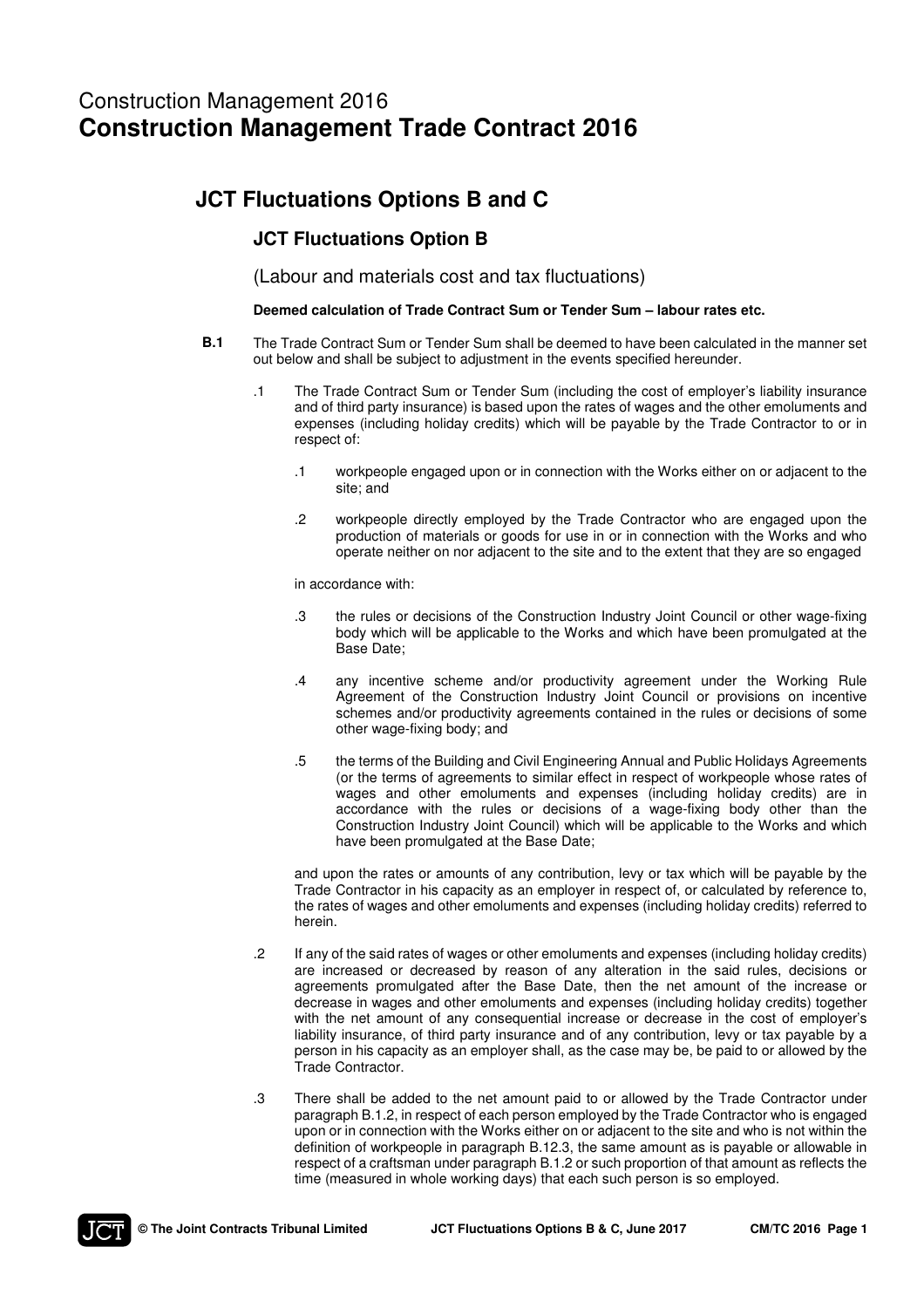- .4 For the purposes of paragraphs B.1.3 and B.2.3:
	- .1 no period less than 2 whole working days in any week shall be taken into account and periods of less than a whole working day shall not be aggregated to amount to a whole working day;
	- .2 "the same amount as is payable or allowable in respect of a craftsman" shall refer to the amount in respect of a craftsman employed by the Trade Contractor (or by any sub-contractor under a sub-contract to which paragraph B.4 refers) under the rules or decisions or agreements of the Construction Industry Joint Council or other wage-fixing body and, where those rules or decisions or agreements provide for more than one rate of wage, emolument or other expense for a craftsman, shall refer to the amount in respect of a craftsman employed as aforesaid to whom the highest rate is applicable; and
	- .3 "employed by the Trade Contractor" shall mean an employment to which the Income Tax (Pay As You Earn) Regulations 2003 apply.
- .5 The Trade Contract Sum or Tender Sum is based upon:
	- .1 the transport charges referred to in a basic transport charges list submitted by the Trade Contractor and set out or referred to in the Particulars for JCT Fluctuations Option B and incurred by the Trade Contractor in respect of workpeople engaged in either of the capacities referred to in paragraphs B.1.1.1 and B.1.1.2; or
	- .2 the reimbursement of fares which will be reimbursable by the Trade Contractor to workpeople engaged in either of the capacities referred to in paragraphs B.1.1.1 and B.1.1.2 in accordance with the rules or decisions of the Construction Industry Joint Council which will be applicable to the Works and which have been promulgated at the Base Date or, in the case of workpeople so engaged whose rates of wages and other emoluments and expenses are governed by the rules or decisions of some wage-fixing body other than the Construction Industry Joint Council, in accordance with the rules or decisions of such other body which will be applicable and which have been promulgated as aforesaid.
- $\blacksquare$ .6 If:
	- .1 the amount of transport charges referred to in the basic transport charges list is increased or decreased after the Base Date; or
	- .2 the reimbursement of fares is increased or decreased by reason of any alteration in the said rules or decisions promulgated after the Base Date or by an actual increase or decrease in fares which takes effect after the Base Date,

 then the net amount of that increase or decrease shall, as the case may be, be paid to or allowed by the Trade Contractor.

#### **Deemed calculation of Trade Contract Sum or Tender Sum – labour levies and taxes**

- **B.2** The Trade Contract Sum or Tender Sum shall be deemed to have been calculated in the manner set out below and shall be subject to adjustment in the events specified hereunder.
	- .1 The Trade Contract Sum or Tender Sum is based upon the types and rates of contribution, levy and tax payable by a person in his capacity as an employer and which at the Base Date are payable by the Trade Contractor. A type and a rate so payable are in paragraph B.2.2 referred to as 'tender type' and a 'tender rate'.
	- .2 If any of the tender rates other than a rate of levy payable by virtue of the Industrial Training Act 1982 is increased or decreased, or if a tender type ceases to be payable, or if a new type of contribution, levy or tax which is payable by a person in his capacity as an employer becomes payable after the Base Date, then in any such case the net amount of the difference between what the Trade Contractor actually pays or will pay in respect of workpeople as referred to in paragraphs B.1.1.1 and B.1.1.2 or because of his employment of such workpeople and what he would have paid had the alteration, cessation or new type of contribution, levy or tax not become effective shall, as the case may be, be paid to or allowed by the Trade Contractor.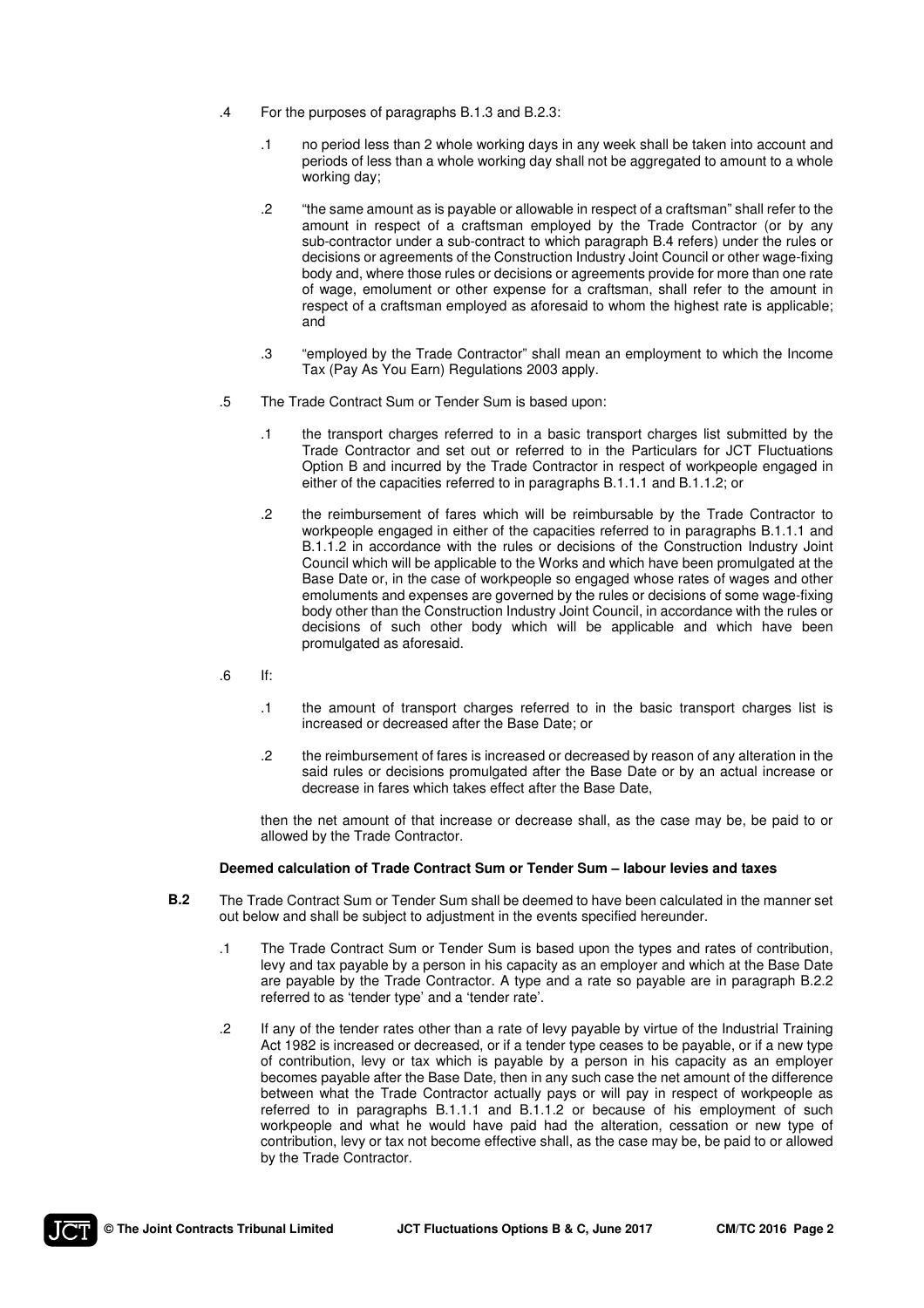- .3 There shall be added to the net amount paid to or allowed by the Trade Contractor under paragraph B.2.2, in respect of each person employed by the Trade Contractor who is engaged upon or in connection with the Works either on or adjacent to the site and who is not within the definition of workpeople in paragraph B.12.3, the same amount as is payable or allowable in respect of a craftsman under paragraph B.2.2 or such proportion of that amount as reflects the time (measured in whole working days) that each person is so employed. The provisions of paragraph B.1.4 shall apply to this paragraph B.2.3.
- .4 The Trade Contract Sum or Tender Sum is based upon the types and rates of refund of the contributions, levies and taxes payable by a person in his capacity as an employer and upon the types and rates of premium receivable by a person in his capacity as an employer being in each case types and rates which at the Base Date are receivable by the Trade Contractor. Such a type and such a rate are in paragraph B.2.5 referred to as a 'tender type' and a 'tender rate'.
- .5 If any of the tender rates is increased or decreased or if a tender type ceases to be payable or if a new type of refund of any contribution, levy or tax payable by a person in his capacity as an employer becomes receivable or if a new type of premium receivable by a person in his capacity as an employer becomes receivable after the Base Date, then in any such case the net amount of the difference between what the Trade Contractor actually receives or will receive in respect of workpeople as referred to in paragraphs B.1.1.1 and B.1.1.2 or because of his employment of such workpeople and what he would have received had the alteration, cessation or new type of refund or premium not become effective shall, as the case may be, be paid to or allowed by the Trade Contractor.
- .6 The references in paragraphs B.2.4 and B.2.5 to premiums shall be construed as meaning all payments howsoever they are described which are made under or by virtue of an Act of Parliament to a person in his capacity as an employer and which affect the cost to an employer of having persons in his employment.
- .7 Where employer's contributions are payable by the Trade Contractor in respect of workpeople as referred to in paragraphs B.1.1.1 and B.1.1.2 whose employment is contracted-out employment within the meaning of the Pension Schemes Act 1993, the Trade Contractor shall, subject to the proviso hereto, for the purpose of recovery or allowance under paragraph B.2 be deemed to pay employer's contributions as if that employment were not contracted-out employment; provided that this paragraph B.2.7 shall not apply where the occupational pension scheme, by reference to membership of which the employment of workpeople is contracted-out employment, is established by the rules of the Construction Industry Joint Council or of some other wage-fixing body so that contributions to such occupational pension scheme are within the payment and allowance provisions of paragraph B.1.
- .8 The references in paragraphs B.2.1 to B.2.5 and B.2.7 to contributions, levies and taxes shall be construed as meaning all impositions payable by a person in his capacity as an employer howsoever they are described and whoever the recipient which are imposed under or by virtue of an Act of Parliament and which affect the cost to an employer of having persons in his employment.

#### **Deemed calculation of Trade Contract Sum or Tender Sum – materials, goods, electricity and fuels**

- **B.3** The Trade Contract Sum or Tender Sum shall be deemed to have been calculated in the manner set out below and shall be subject to adjustment in the events specified hereunder.
	- .1 The Trade Contract Sum or Tender Sum is based upon the market prices which were current at the Base Date of the materials, goods, electricity, fuels or any other solid, liquid or gas necessary for the execution of the Works, and upon the duty or tax payable at that date on the disposal of waste from the site.
	- .2 If after the Base Date the market price of any of the above things increases or decreases, or the duty or tax on the disposal of waste from the site increases or decreases, then the net amount of the difference shall, as the case may be, be paid to or allowed by the Trade Contractor.
	- .3 The references in paragraphs B.3.1 and B.3.2 to market price(s) shall be construed as including any duty or tax (other than any VAT which is treated, or is capable of being treated, as input tax by the Trade Contractor) by whomsoever payable which is payable under or by virtue of any Act of Parliament on the import, purchase, sale, appropriation, processing, use or disposal of any of the things described in paragraph B.3.1.

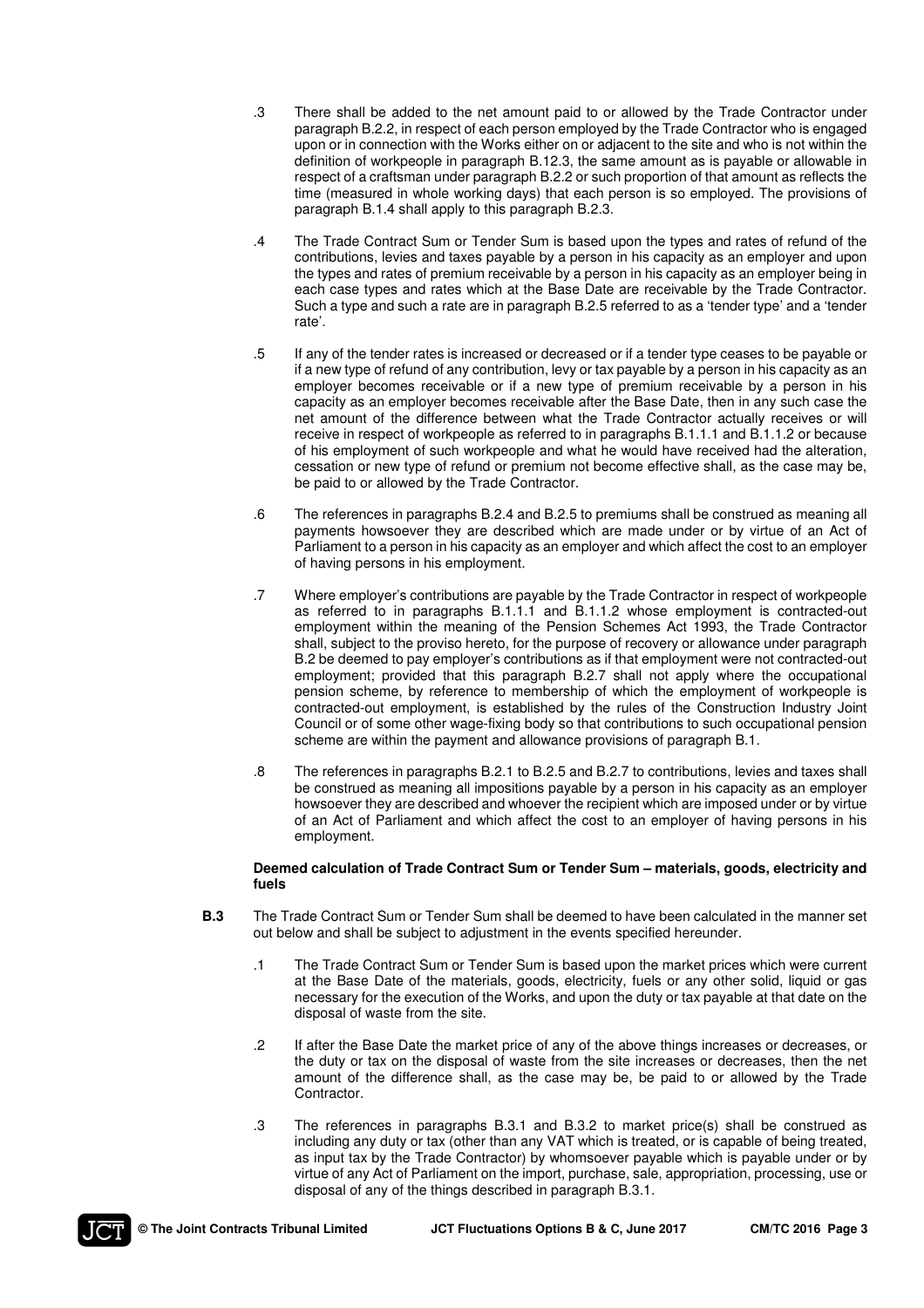#### **Sub-contract work – incorporation of provisions to like effect**

- **B.4** .1 If the Trade Contractor sub-contracts any portion of the Works he shall incorporate in the sub-contract provisions to the like effect as the provisions of JCT Fluctuations Option B (excluding this paragraph B.4) including the percentage stated in the Particulars for JCT Fluctuations Option B pursuant to paragraph B.13 which are applicable for the purpose of this Trade Contract.
	- .2 If the price payable under such a sub-contract as referred to in paragraph B.4.1 is increased above or decreased below the price in such sub-contract by reason of the operation of the said incorporated provisions, then the net amount of such increase or decrease shall, as the case may be, be paid to or allowed by the Trade Contractor under this Trade Contract.

#### **Notification by Trade Contractor**

- **B.5** .1 The Trade Contractor shall notify the Construction Manager of the occurrence of any of the events referred to in such of the following provisions as are applicable for the purposes of this Trade Contract:
	- .1 paragraph B.1.2;
	- .2 paragraph B.1.6;
	- .3 paragraph B.2.2;
	- .4 paragraph B.2.5;
	- .5 paragraph B.3.2;
	- .6 paragraph B.4.2.
	- .2 Any notification required to be given under paragraph B.5.1 shall be given within a reasonable time after the occurrence of the event to which it relates, and notification in that time shall be a condition precedent to any payment being made to the Trade Contractor in respect of the event in question.

#### **Agreement – Construction Manager and Trade Contractor**

**B.6** The Construction Manager and the Trade Contractor may agree what shall be deemed for all the purposes of this Trade Contract to be the net amount payable to or allowable by the Trade Contractor in respect of the occurrence of any event such as is referred to in any of the provisions listed in paragraph B.5.1.

#### **Fluctuations taken into account in calculating the Final Trade Contract Sum**

- **B.7** Any amount which from time to time becomes payable to or allowable by the Trade Contractor by virtue of paragraphs B.1 to B.3 or paragraph B.4 shall be taken into account in calculating:
	- .1 the Final Trade Contract Sum; and
	- .2 any amounts payable to the Trade Contractor and which are calculated in accordance with clause 8.12.3.1.

 The calculation to which this paragraph B.7 refers shall be subject to the provisions of paragraphs B.8 to B.10.1.

#### **Evidence and computations by Trade Contractor**

**B.8** As soon as is reasonably practicable the Trade Contractor shall provide such evidence and computations as the Construction Manager may reasonably require to enable the amount payable to or allowable by the Trade Contractor by virtue of paragraphs B.1 to B.3 or paragraph B.4 to be ascertained; and in the case of amounts payable to or allowable by the Trade Contractor under paragraph B.1.3 (or paragraph B.4 for amounts payable to or allowable under the provisions in the sub-contract to the like effect as paragraphs B.1.3 and B.1.4) – employees other than workpeople – such evidence shall include a certificate signed by or on behalf of the Trade Contractor each week certifying the validity of the evidence reasonably required to ascertain such amounts.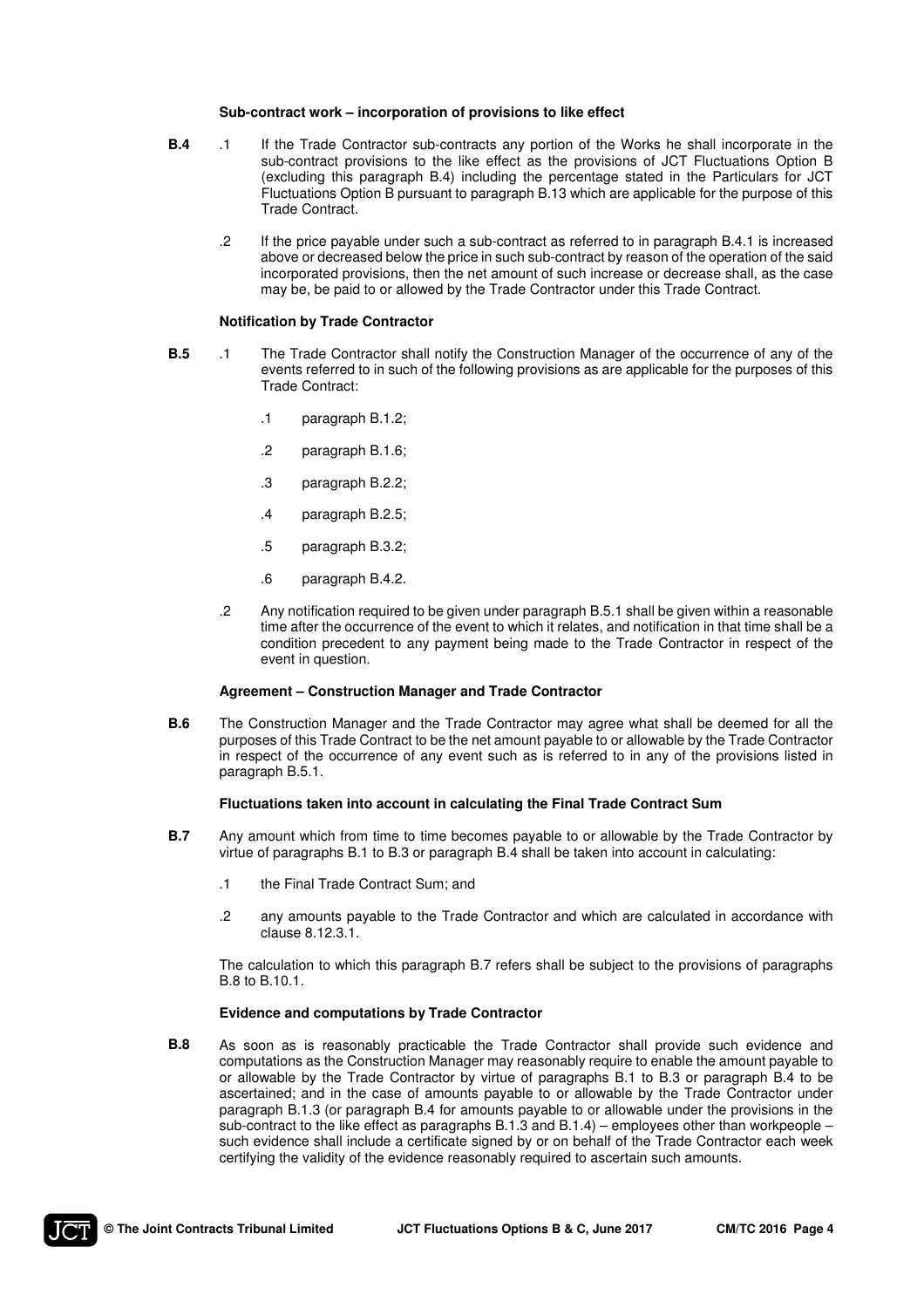#### **No alteration to Trade Contractor's profit**

**B.9** No calculation made by virtue of paragraph B.7 shall alter in any way the amount of profit of the Trade Contractor due to be included in the calculation of the Final Trade Contract Sum.

#### **Position where Trade Contractor in default over completion**

- **B.10** .1 Subject to the provisions of paragraph B.10.2 no amount shall be added or deducted in the computation of the amount stated as due in an Interim Certificate or in the Final Statement in respect of amounts otherwise payable to or allowable by the Trade Contractor by virtue of paragraphs B.1 to B.3 or paragraph B.4 if the event (as referred to in the provisions listed in paragraph B.5.1) in respect of which the payment or allowance would be made occurs after the expiry of the Completion Period.
	- .2 Paragraph B.10.1 shall not be applied unless:
		- .1 the printed text of clauses 2.25 to 2.28 is unamended and forms part of the Conditions; and
		- .2 the Construction Manager has, in respect of every notification by the Trade Contractor under clause 2.26, fixed or confirmed such Completion Period as he considers to be in accordance with clause 2.27.

#### **Work etc. to which paragraphs B.1 to B.4 not applicable**

- **B.11** Paragraphs B.1 to B.4 shall not apply in respect of:
	- .1 work for which the Trade Contractor is allowed daywork rates under clause 5.9;
	- .2 changes in the rate of VAT charged on the supply of goods or services by the Trade Contractor to the Employer under this Trade Contract.

#### **Definitions for use with JCT Fluctuations Option B**

- **B.12** In JCT Fluctuations Option B:
	- .1 the Base Date means the date stated as such in the Trade Contract Particulars;
	- .2 "materials" and "goods" include timber used in formwork but do not include other consumable stores, plant and machinery;
	- .3 "workpeople" means persons whose rates of wages and other emoluments (including holiday credits) are governed by the rules or decisions or agreements of the Construction Industry Joint Council or some other wage-fixing body for trades associated with the building industry;
	- .4 "wage-fixing body" means a body which lays down recognised terms and conditions of workers;
	- .5 "recognised terms and conditions" means terms and conditions of workers in comparable employment in the trade or industry, or section of trade or industry, in which the employer in question is engaged which have been settled by an agreement or award to which the parties are employers' associations and independent trade unions which represent (generally, or in the district in question, as the case may be) a substantial proportion of the employers and of the workers in the trade, industry or section being workers of the description to which the agreement or award relates.

#### **Percentage addition to fluctuation payments or allowances**

- **B.13** There shall be added to the amount paid to or allowed by the Trade Contractor under:
	- .1 paragraph B.1.2,
	- .2 paragraph B.1.3,
	- .3 paragraph B.1.6,
	- .4 paragraph B.2.2,

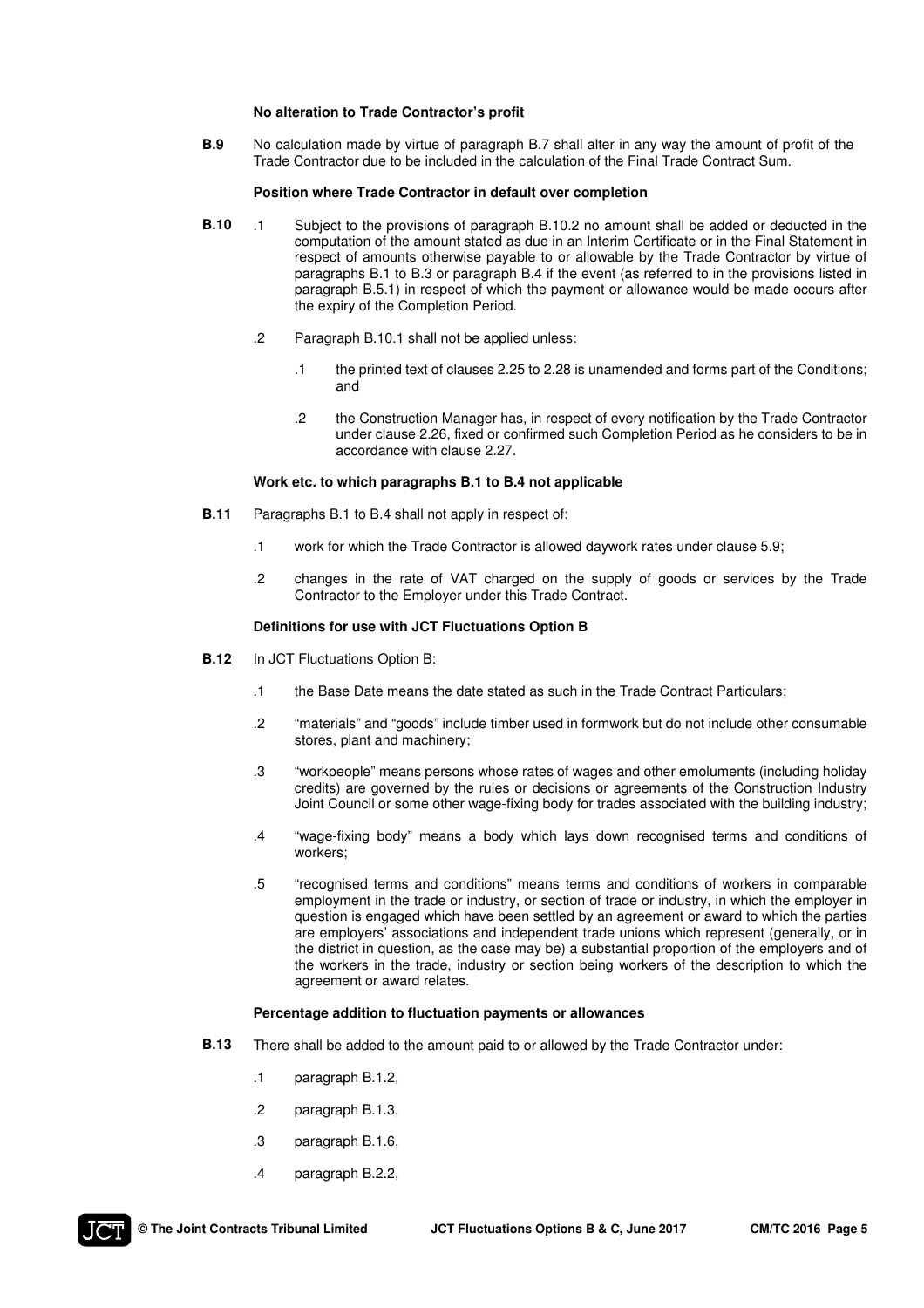- .5 paragraph B.2.5,
- .6 paragraph B.3.2

the percentage stated in the Particulars for JCT Fluctuations Option B.

# **Particulars for JCT Fluctuations Option B**

Percentage addition for paragraph B.13 \_\_\_\_\_\_\_\_\_\_\_\_\_\_\_\_\_\_\_\_\_\_\_\_\_\_\_ per cent

List of basic transport charges as referred to in paragraph B.1.5.1

\_\_\_\_\_\_\_\_\_\_\_\_\_\_\_\_\_\_\_\_\_\_\_\_\_\_\_\_\_\_\_\_\_\_\_\_\_\_\_\_\_\_\_\_\_\_\_\_\_\_\_\_\_\_\_\_\_\_\_\_\_\_\_\_\_\_\_\_\_\_\_\_\_\_\_\_\_\_

\_\_\_\_\_\_\_\_\_\_\_\_\_\_\_\_\_\_\_\_\_\_\_\_\_\_\_\_\_\_\_\_\_\_\_\_\_\_\_\_\_\_\_\_\_\_\_\_\_\_\_\_\_\_\_\_\_\_\_\_\_\_\_\_\_\_\_\_\_\_\_\_\_\_\_\_\_\_

\_\_\_\_\_\_\_\_\_\_\_\_\_\_\_\_\_\_\_\_\_\_\_\_\_\_\_\_\_\_\_\_\_\_\_\_\_\_\_\_\_\_\_\_\_\_\_\_\_\_\_\_\_\_\_\_\_\_\_\_\_\_\_\_\_\_\_\_\_\_\_\_\_\_\_\_\_\_

\_\_\_\_\_\_\_\_\_\_\_\_\_\_\_\_\_\_\_\_\_\_\_\_\_\_\_\_\_\_\_\_\_\_\_\_\_\_\_\_\_\_\_\_\_\_\_\_\_\_\_\_\_\_\_\_\_\_\_\_\_\_\_\_\_\_\_\_\_\_\_\_\_\_\_\_\_\_

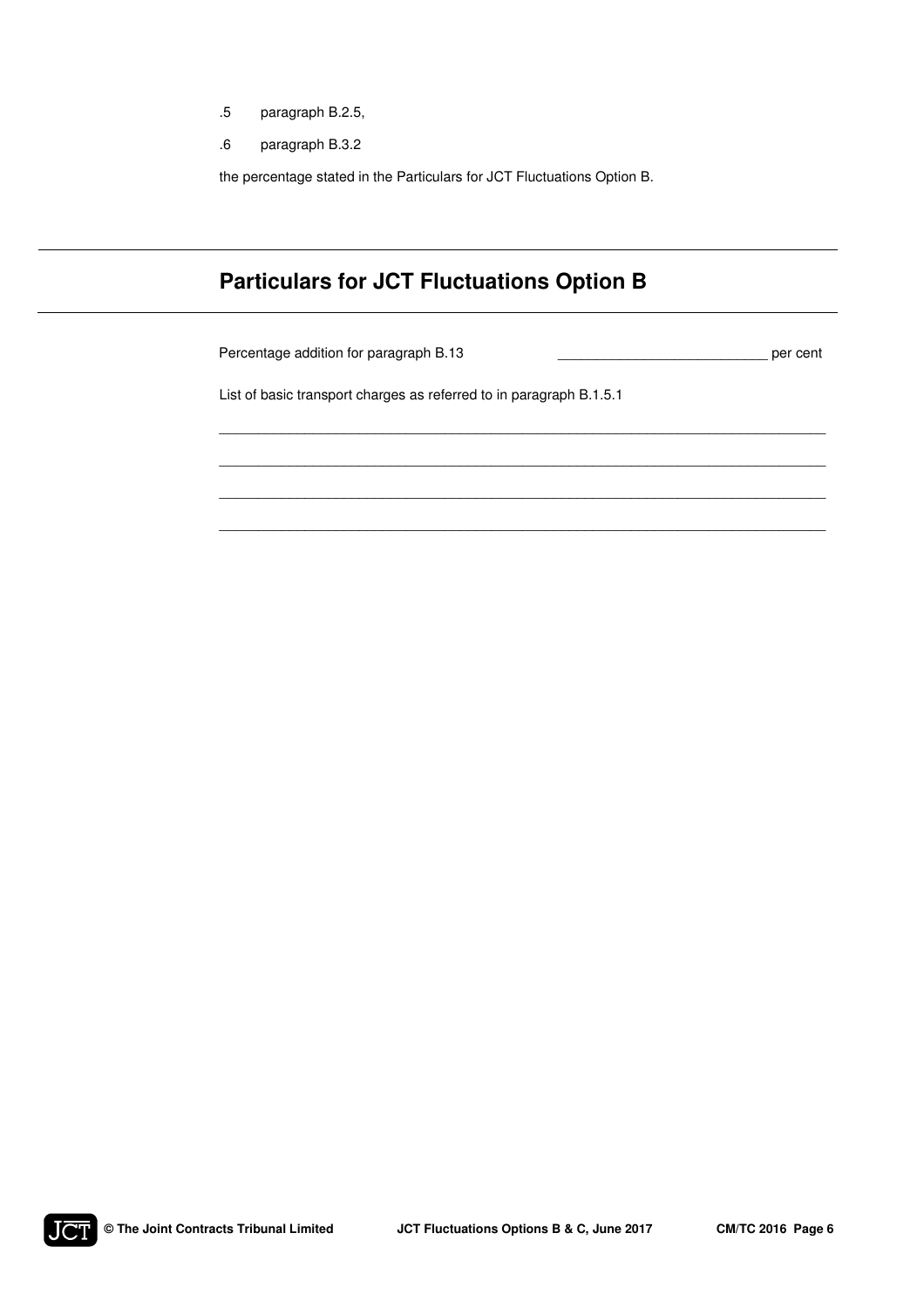## **JCT Fluctuations Option C**

### (Formula adjustment)

### **Adjustment of Trade Contract Sum or Tender Sum – Formula Rules**

- **C.1** .1 .1 The Trade Contract Sum or Tender Sum shall be adjusted in accordance with the provisions of JCT Fluctuations Option C and the Formula Rules current at the Base Date issued for use with JCT Fluctuations Option C by the JCT ('Formula Rules') and as follows:
	- .1 where the Trade Contract is for the supply and fixing of materials or goods or the execution of work to which one or more of the Work Categories referred to in section 2, Part I of the Formula Rules applies, adjustment shall be under the formulae (but subject to rule 7) in that Part of the Rules;
	- .2 where the Trade Contract is for the supply and fixing of materials or goods or the execution of work to which one of the formulae set out in section 2, Part III of the Formula Rules applies, adjustment shall be under the relevant formulae in that Part of the Rules.
	- .2 Any adjustment under JCT Fluctuations Option C shall be to sums exclusive of VAT and nothing in JCT Fluctuations Option C shall affect in any way the operation of clause 4.4.
	- .2 The Definitions in rule 3 of the Formula Rules shall apply to JCT Fluctuations Option C.
	- .3 The adjustment referred to in JCT Fluctuations Option C shall be effected (after taking into account any Non-Adjustable Element stated in the Particulars for JCT Fluctuations Option C) in all certificates for payment issued under the provisions of the Conditions.
	- .4 If any correction of amounts of adjustment under JCT Fluctuations Option C included in previous certificates is required following any operation of rule 5 of the Formula Rules, such correction shall be given effect in the next certificate for payment to be issued.

#### **Interim valuations**

**C.2** Interim valuations shall be made before the issue of each interim payment and any adjustment under JCT Fluctuations Option C shall be effected in all such payments. The Trade Contractor shall be entitled to make to the Construction Manager any representations on the value of the work to which formula adjustment is to be made.

### **Fluctuations – articles manufactured outside the United Kingdom**

**C.3** For any article to which rule 4(ii) of the Formula Rules applies the Trade Contractor shall set out in the Particulars for JCT Fluctuations Option C the market price of the article in sterling (that is the price delivered to the site) current at the Base Date. If after that date the market price of the article inserted in that list increases or decreases then the net amount of the difference between the cost of purchasing at the market price inserted in such list and the market price payable by the Trade Contractor and current when the article is bought shall, as the case may be, be paid to or allowed by the Trade Contractor. The reference to market price in paragraph C.3 shall be construed as including any duty or tax (other than any VAT which is treated, or is capable of being treated, as input tax by the Trade Contractor) by whomsoever payable under or by virtue of any Act of Parliament on the import, purchase, sale, appropriation or use of the articles specified as aforesaid.

#### **Power to agree – Construction Manager and Trade Contractor**

**C.4** The Construction Manager and the Trade Contractor may agree any alteration to the methods and procedures for ascertaining the amount of formula adjustment to be made under JCT Fluctuations Option C, and the amounts ascertained after the operation of such agreement shall be deemed for all the purposes of this Trade Contract to be the amount of formula adjustment payable to or allowable by the Trade Contractor in respect of the provisions of JCT Fluctuations Option C. Provided always:

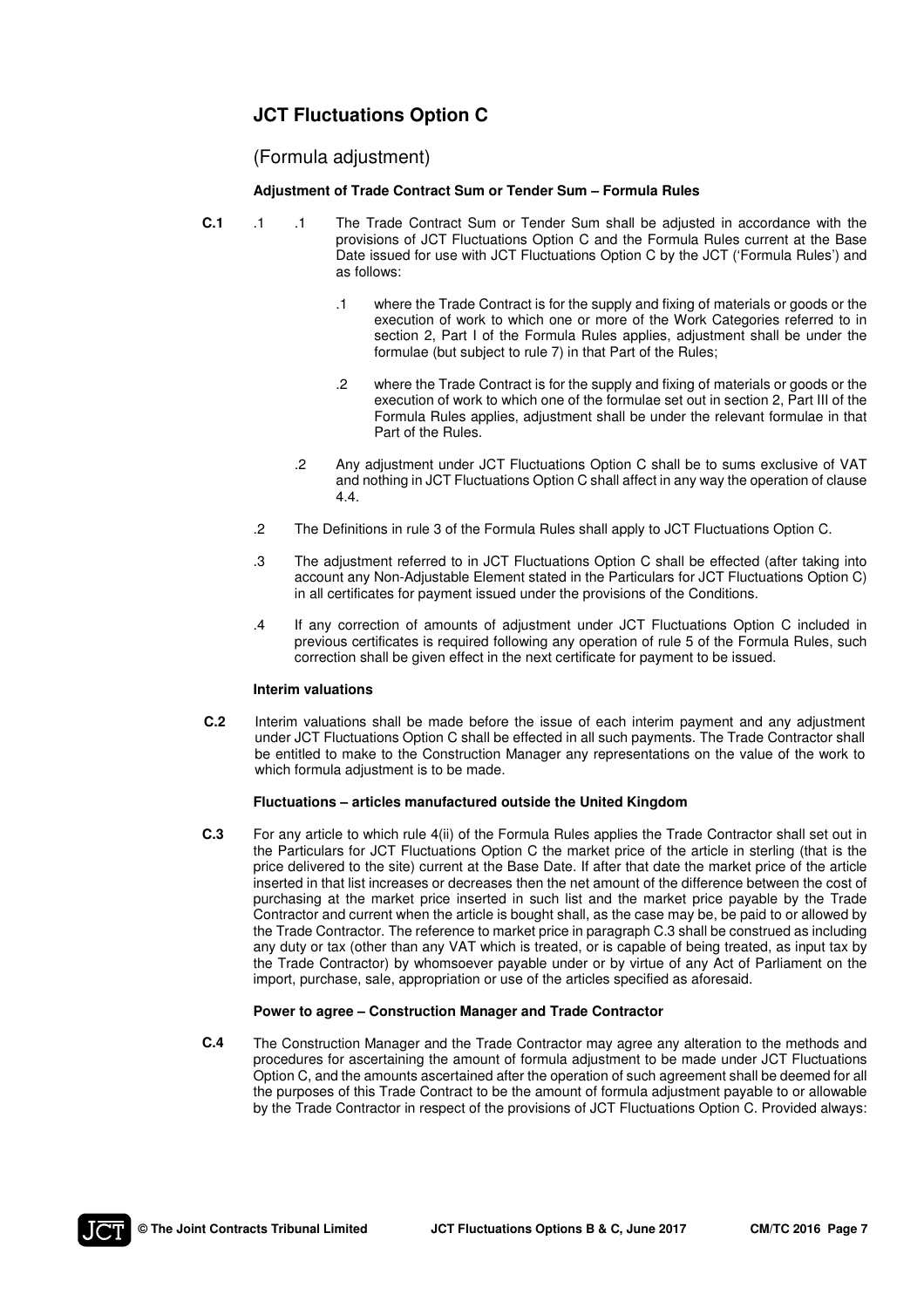- .1 that no alteration to the methods and procedures shall be agreed unless it is reasonably expected that the amount of formula adjustment so ascertained will be the same or approximately the same as that ascertained in accordance with Part I or Part III of section 2 of the Formula Rules whichever Part is stated to be applicable in the Trade Contract Documents; and
- .2 that any agreement under paragraph C.4 shall not have any effect on the determination of any adjustment payable by the Trade Contractor to any sub-contractor.

#### **Position where Monthly Bulletins are delayed, etc.**

- **C.5** .1 If at any time prior to the issue of the Final Statement formula adjustment is not possible because of delay in, or cessation of, the publication of the Monthly Bulletins, adjustment of the Trade Contract Sum or Tender Sum shall be made in each Interim Certificate during such period of delay on a fair and reasonable basis.
	- .2 If publication of the Monthly Bulletins is recommenced at any time prior to the issue of the Final Statement, the provisions of JCT Fluctuations Option C and the Formula Rules shall apply for each Valuation Period as if no delay or cessation had occurred and the adjustment under JCT Fluctuations Option C and the Formula Rules shall be substituted for any adjustment under paragraph C.5.1.
	- .3 During any such period of delay or cessation the Construction Manager and the Trade Contractor shall operate such parts of JCT Fluctuations Option C and the Formula Rules as will enable the amount of formula adjustment due to be readily calculated upon recommencement of publication of the Monthly Bulletins.

#### **Formula adjustment – failure to complete**

- **C.6** .1 .1 If the Trade Contractor fails to complete the Works within the Completion Period, formula adjustment of the Trade Contract Sum or Tender Sum under JCT Fluctuations Option C shall be effected in all Interim Certificates issued after the expiry of the Completion Period by reference to the Index Numbers applicable to the Valuation Period during which the Completion Period expired.
	- .2 If for any reason the adjustment included in the amount certified in any Interim Certificate which is or has been issued after the expiry of the Completion Period is not in accordance with paragraph C.6.1.1, such adjustment shall be corrected to comply with that paragraph.
	- .2 Paragraph C.6.1 shall not be applied unless:
		- .1 the printed text of clauses 2.25 to 2.28 is unamended and forms part of the Conditions; and
		- .2 the Construction Manager has, in respect of every notification by the Trade Contractor under clause 2.26, fixed or confirmed such Completion Period as he considers to be in accordance with clause 2.27.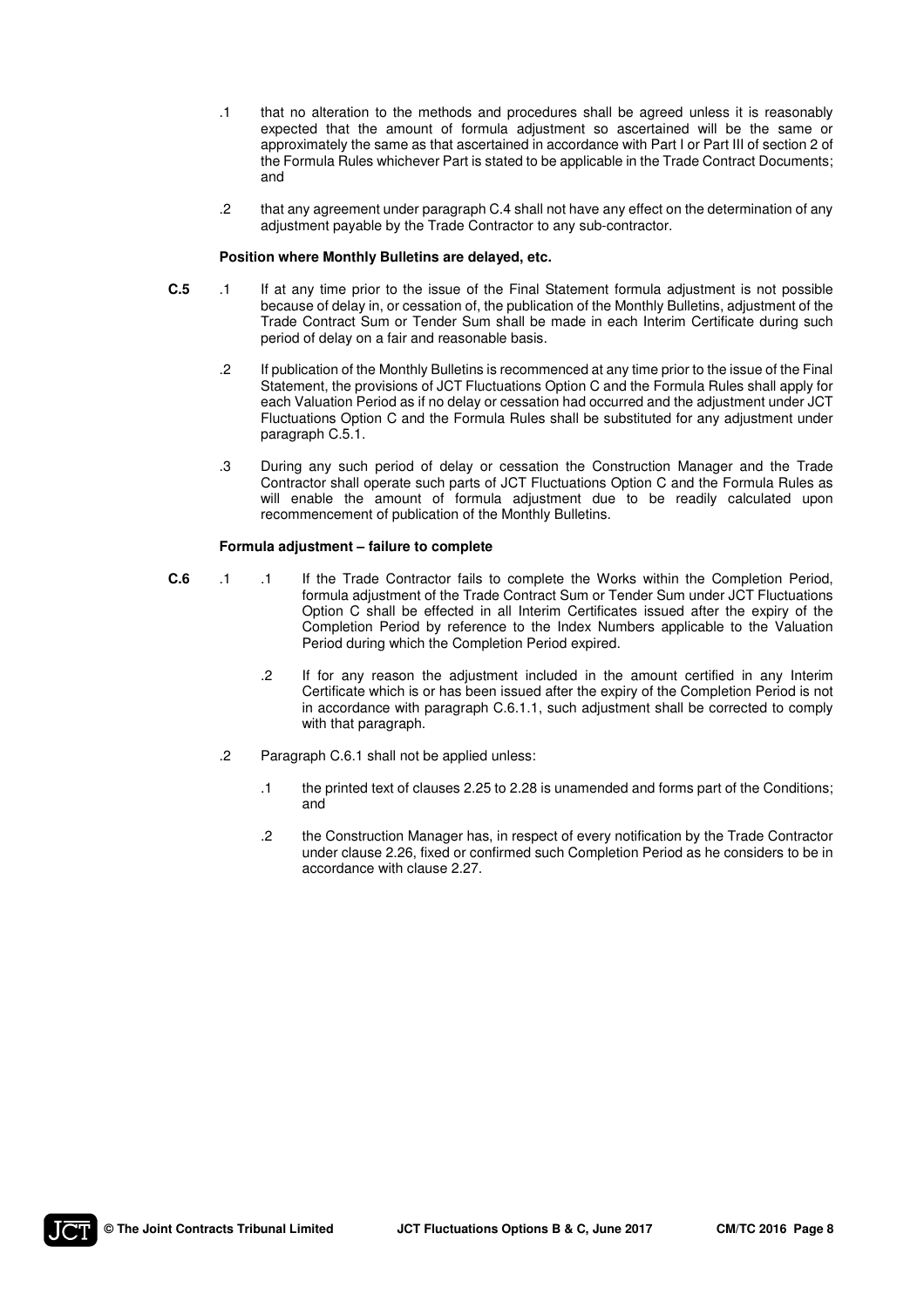# **Particulars for JCT Fluctuations Option C**

|                      | Note: An asterisk * indicates text that is to be deleted as appropriate.                                                                                                                        |  |  |  |  |  |
|----------------------|-------------------------------------------------------------------------------------------------------------------------------------------------------------------------------------------------|--|--|--|--|--|
| C.1                  | JCT Formula Rules are those current at the Trade Contract Base Date                                                                                                                             |  |  |  |  |  |
| C.1.3                | Non-Adjustable Element: 2008) % (not to exceed 10%)                                                                                                                                             |  |  |  |  |  |
| C.3                  | Fluctuations - articles manufactured outside the United Kingdom                                                                                                                                 |  |  |  |  |  |
|                      | List of market prices of such articles which the Trade Contractor is required by the Trade<br>Contract Documents to purchase and import (see JCT Formula Rules, rule 4(ii)):                    |  |  |  |  |  |
|                      |                                                                                                                                                                                                 |  |  |  |  |  |
| <b>Formula Rules</b> |                                                                                                                                                                                                 |  |  |  |  |  |
| rule 3               | Definition of Balance of Adjustable Work - the work which is subject to formula<br>adjustment but which is neither allocated to a Work Category, nor is Specialist<br><b>Engineering Works:</b> |  |  |  |  |  |
|                      |                                                                                                                                                                                                 |  |  |  |  |  |
| rule 3               | Base Month: Note and Second State Month:                                                                                                                                                        |  |  |  |  |  |
| rule 8               | Method of dealing with 'Fix-Only' work:                                                                                                                                                         |  |  |  |  |  |
|                      | * rule $8(i)$ /<br>* rule $8(ii)$ /<br>$*$ rule 8(iii)                                                                                                                                          |  |  |  |  |  |
| rule 11a<br>or 11b   | Work Categories applicable to the Works and classification of items as referred to in rule<br>11a or rule 11b <sup>[1]</sup> :                                                                  |  |  |  |  |  |
|                      |                                                                                                                                                                                                 |  |  |  |  |  |
|                      |                                                                                                                                                                                                 |  |  |  |  |  |
|                      |                                                                                                                                                                                                 |  |  |  |  |  |
|                      |                                                                                                                                                                                                 |  |  |  |  |  |

**[1]** Under rule 7 of the Formula Rules, adjustment of structural steelwork shall only be effected under Part III rule 63 notwithstanding that Part I (Work Categories) applies to formula adjustment for the value of the Trade Contract other than structural steelwork.

 $\mathcal{L}_\mathcal{L} = \mathcal{L}_\mathcal{L} = \mathcal{L}_\mathcal{L} = \mathcal{L}_\mathcal{L} = \mathcal{L}_\mathcal{L} = \mathcal{L}_\mathcal{L} = \mathcal{L}_\mathcal{L} = \mathcal{L}_\mathcal{L} = \mathcal{L}_\mathcal{L} = \mathcal{L}_\mathcal{L} = \mathcal{L}_\mathcal{L} = \mathcal{L}_\mathcal{L} = \mathcal{L}_\mathcal{L} = \mathcal{L}_\mathcal{L} = \mathcal{L}_\mathcal{L} = \mathcal{L}_\mathcal{L} = \mathcal{L}_\mathcal{L}$